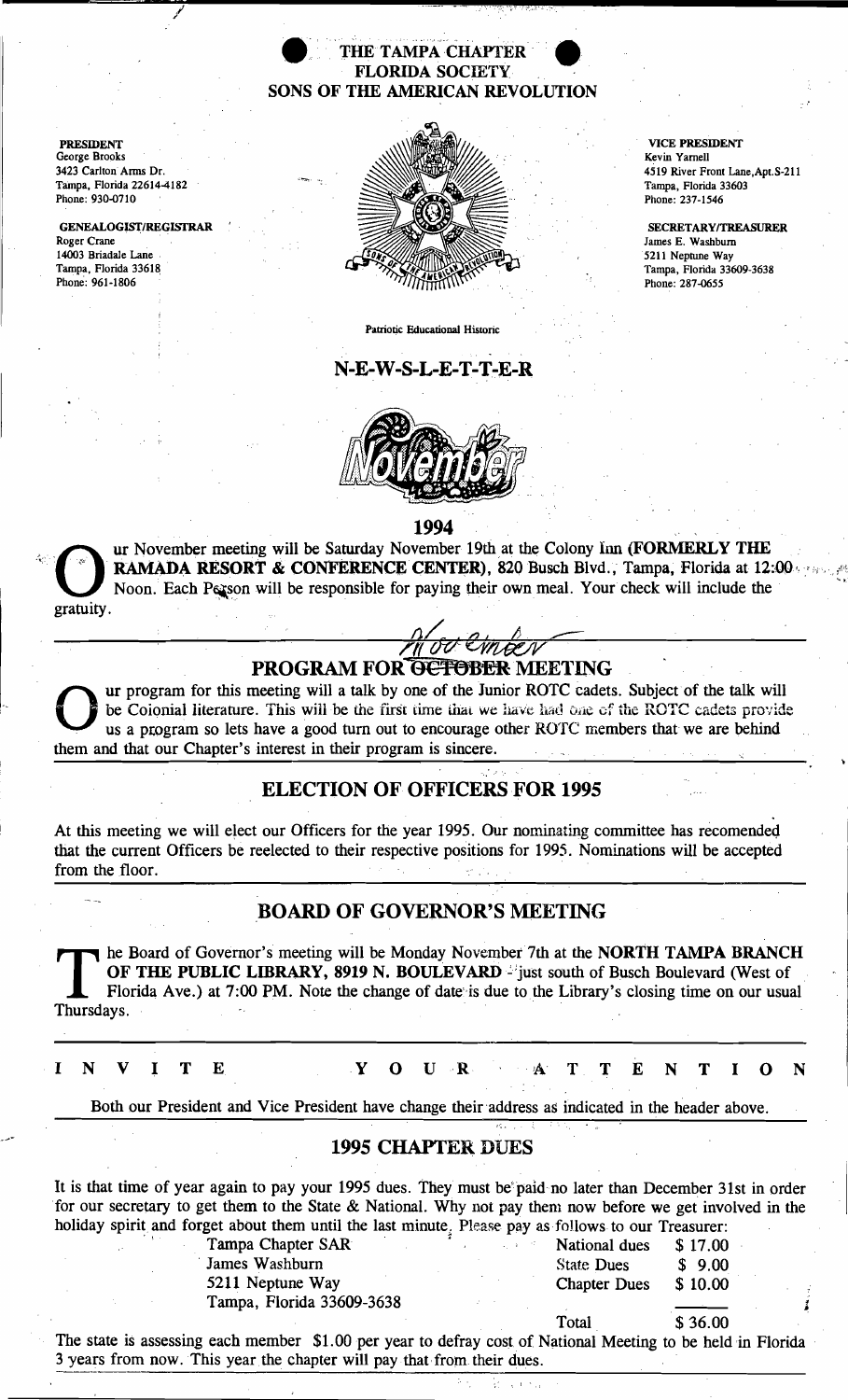

'. 'November November 15

7

•.

 $t'$  " $\sim$   $t$ ";

Roger Crane Robert Sumner James Washburn ... November 24<br>Fred Pachoud ... November 29 Fred Pachoud

LEST YOU FORGET NOVEMBER 11th IS VETERANS DAY How many of you remember the poem "In Flanders Field"? I recall this touching poem from my high school days and do not recall anyone having written such a poem for WWII.  $A_{n,n}$  S S I S T A N C E

John Perry, editor of the Confiderate Gazette, details in an editorial how we will soon lose over 5,700 cubic feet of Confederate Archive Records which include muster rolls, payrolls, hospital records, prison records and governmental correspondence. These records are currently stacked in cardboard boxes in a non climate-controlled area of the National Archives spokesman, Dr. Michael Meir, "They're going to seed quickly". Adding to the climate . problems of these documents is the self-destructive nature of the cheap quality of paper and inks used by those who orginated the documents. A new state of the art National Archives building is under construction at College Park, MD, which should house these documents. Instead, among the documents to be moved are the janitorial records of the Federal Supp;y Service. . Congressional action will likely be necessary to correct this situation and to preserve these valuable records since they are not politicallky correct to the appaarent keeper of these documents. Mr. Perry closes by asking his reader to write to Senators and Congresmen and urge their assistance in helping to preserve these valuable records.

#### TAMPA CHAPTER SAR MINUTES OF THE REGULAR MEETING HELD OCTOBER 15, 1994 AT THE COLONY HOTEL & CONFERENCE CENTER, EAST BUSH BOULEVARD, TAMPA, FLORIDA '

In the absence of President George Brooks, Vice President Kevin Yarnell called the meeting to order at 12:03 PM.

And in the absence of Chaptain Larry Huntley, Secretary Jim Washburn gave the invocation.

The Pledge of allegiance to the Flag and SAR pledge were led by VP Yarnell.

He also introduced the guests - Mrs. Billie Washburn, Mrs Jane Dickerson, Mrs. Fimi Richie, Mr. Bill Koehler and briefly Mr. The Pledge of allegiance to the Flag and SAR pledge were led by VP Yarnell.<br>He also introduced the guests - Mrs. Billie Washburn, Mrs Jane Dickerson, Mrs. Fimi Richie, M<br>Pat Huey who later presented our program for the day

Mr. Koehler brought with him the application for membership of his son, Keith Koehler and indicated that he too would likely be applying for membership. Since his grandsons are CAR's, approval of Keiths application seems assured and eventually his also.

Secretary Washburn corrected the minutes of the September meeting to read that the 50-50 drawing was split \$5.50 between Mrs. Rising and the Chapter; Otherwise the minutes were accepted as printed in the 'ne'wsletter for October.

He announced that' the North Boulevard Library had changed its hours of being open, Closing would be at 9 PM on Monday, Tuesday and Wednesday and 7 PM on other nights. This change effects the Chapter's Board of Governors meeting schedule . which has been at 7 PM Thursday night. Jim announced that he would see that President Brooks knew of the change in order that arrangements be made for the BOG to reschedule its meetings. Jim noted that the WWII Commemorative Community Committee, which was discussed briefly at the September meeting was written up on page 23 of the Summer 1994 issue of the SAR Magazine. The Chapter is waiting for instructions from the Chairman of the FLSSAR committee as to how he wants the canvassing of Chapter members to proceed.  $\mathbb{R}^n$  ,  $\mathbb{R}^n$  ,  $\mathbb{R}^n$ 

Jim announced the he would be going to the FLSSAR BOM quarterly meeting next weekend and would inquire about the above along with whether the State was requiring annual dues to be paid along with the fee with the application for membership.

.<br>وار مينسيان